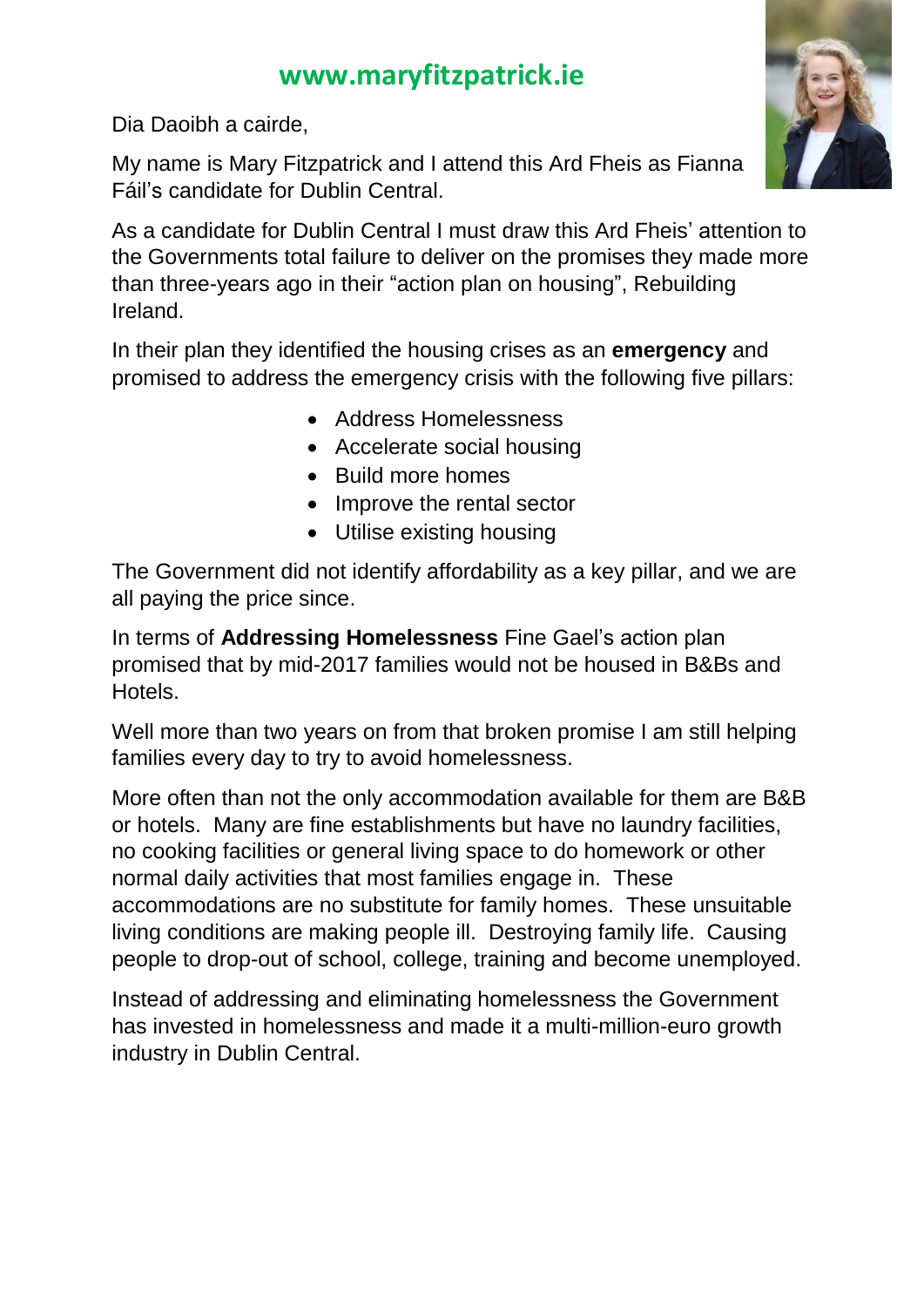

With regards their promise to **accelerate the delivery of social housing** we were all hopeful when in 2016 the Government identified the O'Devaney Garden site in Dublin Central as their national flagship housing development.

They promised homes would be built and families would move in by 2018.

Well 2018 has come and gone and still there are no new homes in O'Devaney Gardens and the date by which there will be is ever more elusive.

O'Devaney is a site that was home to more than a 1,000 people, it has the capacity to provide more than 600 homes yet to date the government continues to fail to realize its potential as a prime urban residential community.

O'Devaney is only one of many sites in Dublin Central but it is supposed to be their national flagship development.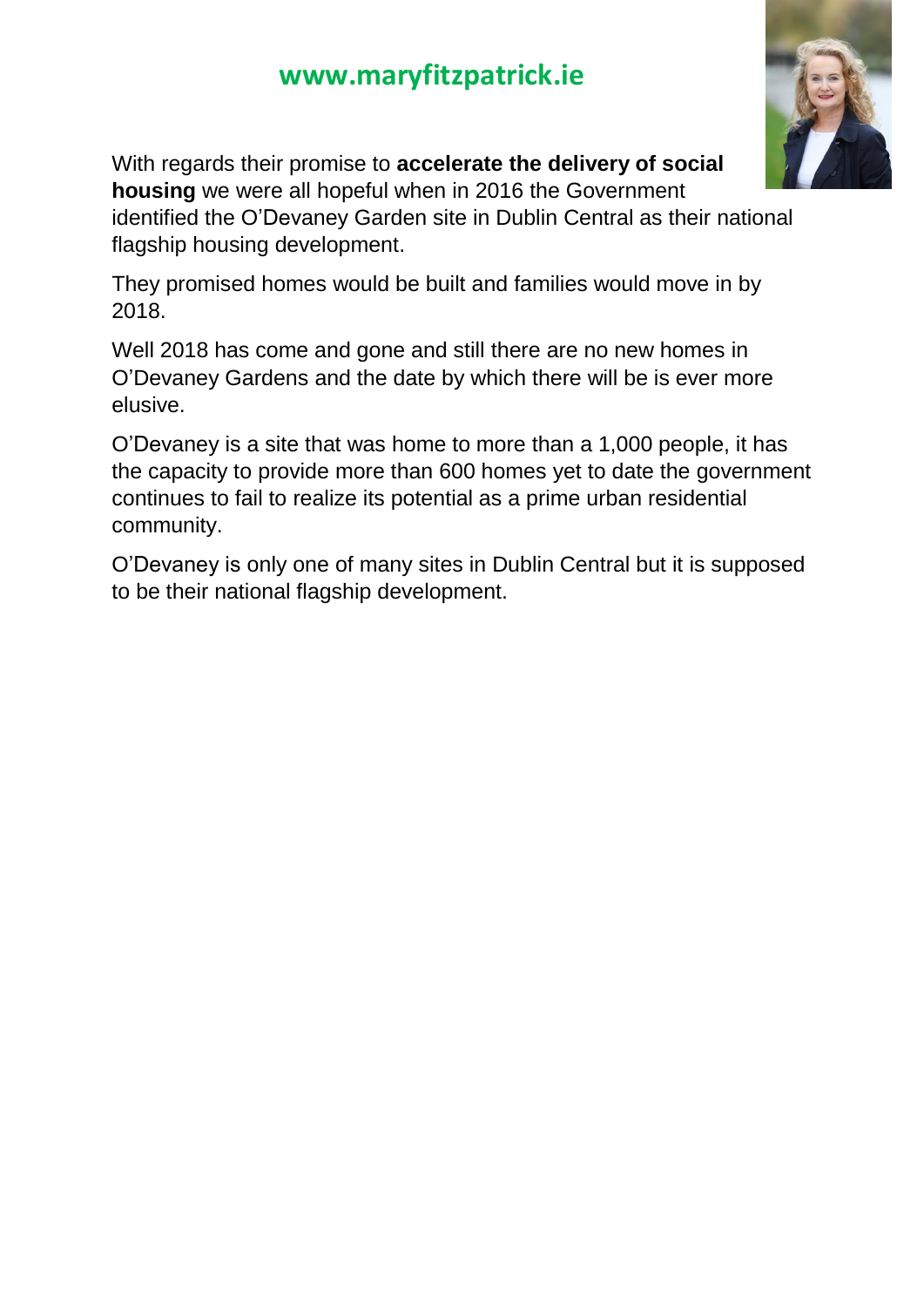

Their 3rd pillar stated they would **build more homes**.

Well not only have they not built more homes in Dublin Central, a constituency with acres of land zoned and serviced with capacity for up to 10,000 homes they have in fact built ZERO new homes in Dublin Central.

The sad and unacceptable reality is that since Fine Gael took office eight years ago they have not built one new social, affordable, private or cooperative home in Dublin Central - not One.

Their determination to leave the building of homes to the private sector has resulted in more than 8,000 purpose-built student accommodation units, hotels and office space but ZERO homes, social, affordable or any other type in Dublin Central.

Such is the recognition locally of the Governments total abdication of responsibility for the building of homes that the Catholic dioceses will partner with the GAA, a voluntary sporting organization, and not the government or any agent of the government to develop 1,000s of homes on their more than 30acre Clonliffe site in Drumcondra.

Dublin Central is the heart of our capital, the heart of country. If the Government is not building homes in Dublin Central where there is such huge demand from workers of all ages, where there are acres of suitable state owned land, serviced with electricity, sewerage, broadband, public transport and represented by the Governments' most senior Minister for Finance and Public Expenditure what hope for the rest of the county?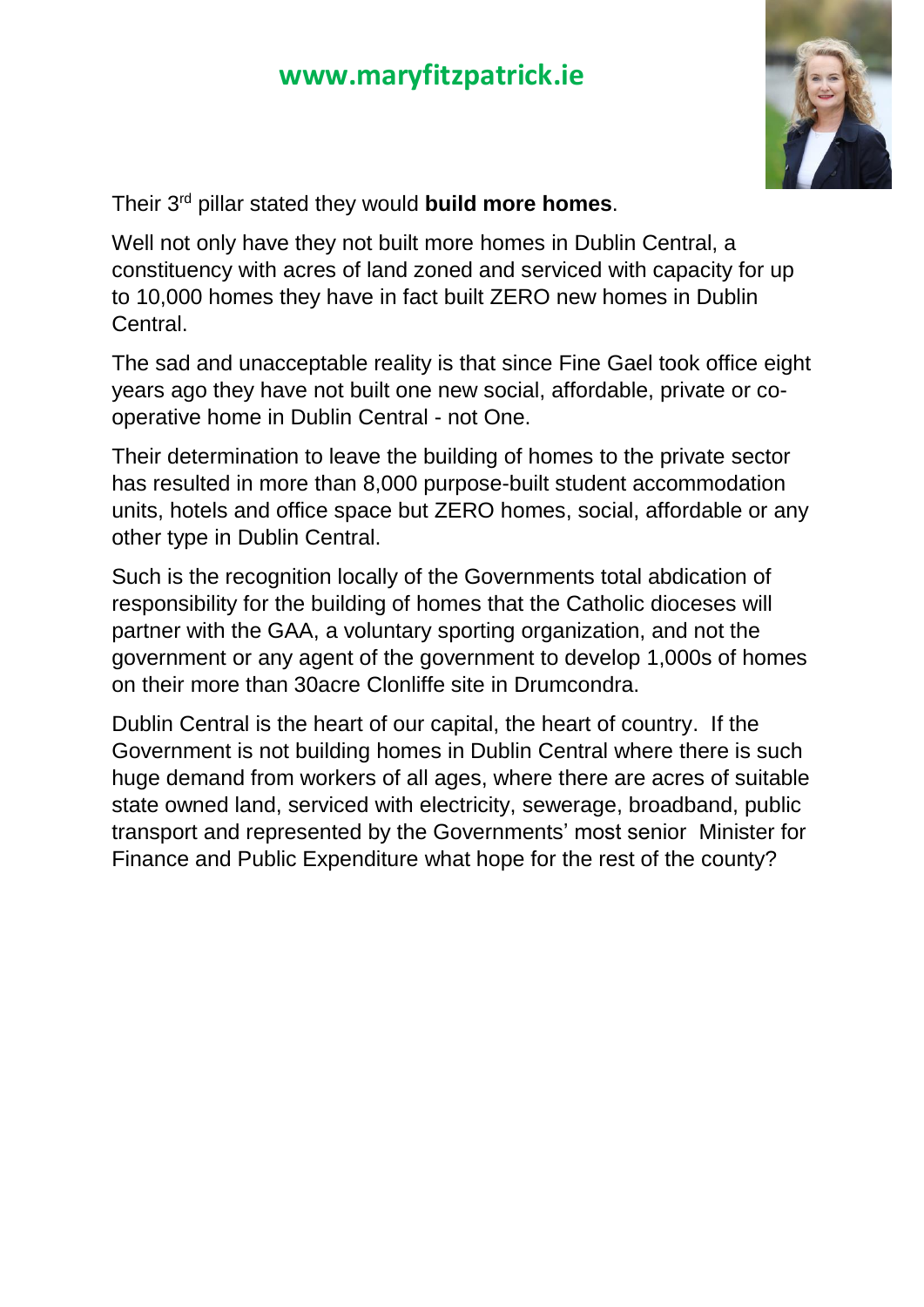

In terms of their last two pillars they said they would improve the rental sector and utilize existing homes.

The reality is their persistent reliance on the private rental market has driven massive increases in rental costs to the point the point of unaffordability. Workers will pay more to rent than they would for a mortgage in Dublin Central.

The government's failure to build homes and their over reliance on HAP is a ticking time bomb socially, economically and politically.

The Governments over-reliance on HAP and other private housing subventions has cost the state more than €1b in 2018 alone. Left unchecked this bill will continue to inflate and make the children's hospital seem like a bargain when it is done.

Their over reliance on HAP has inflated rental rates, is driving people in to homelessness, pricing workers out of the rental market, costing the state a fortune in HAP payments for insecure tenancies and denying people the opportunity to get on with their lives and to have a place to call home.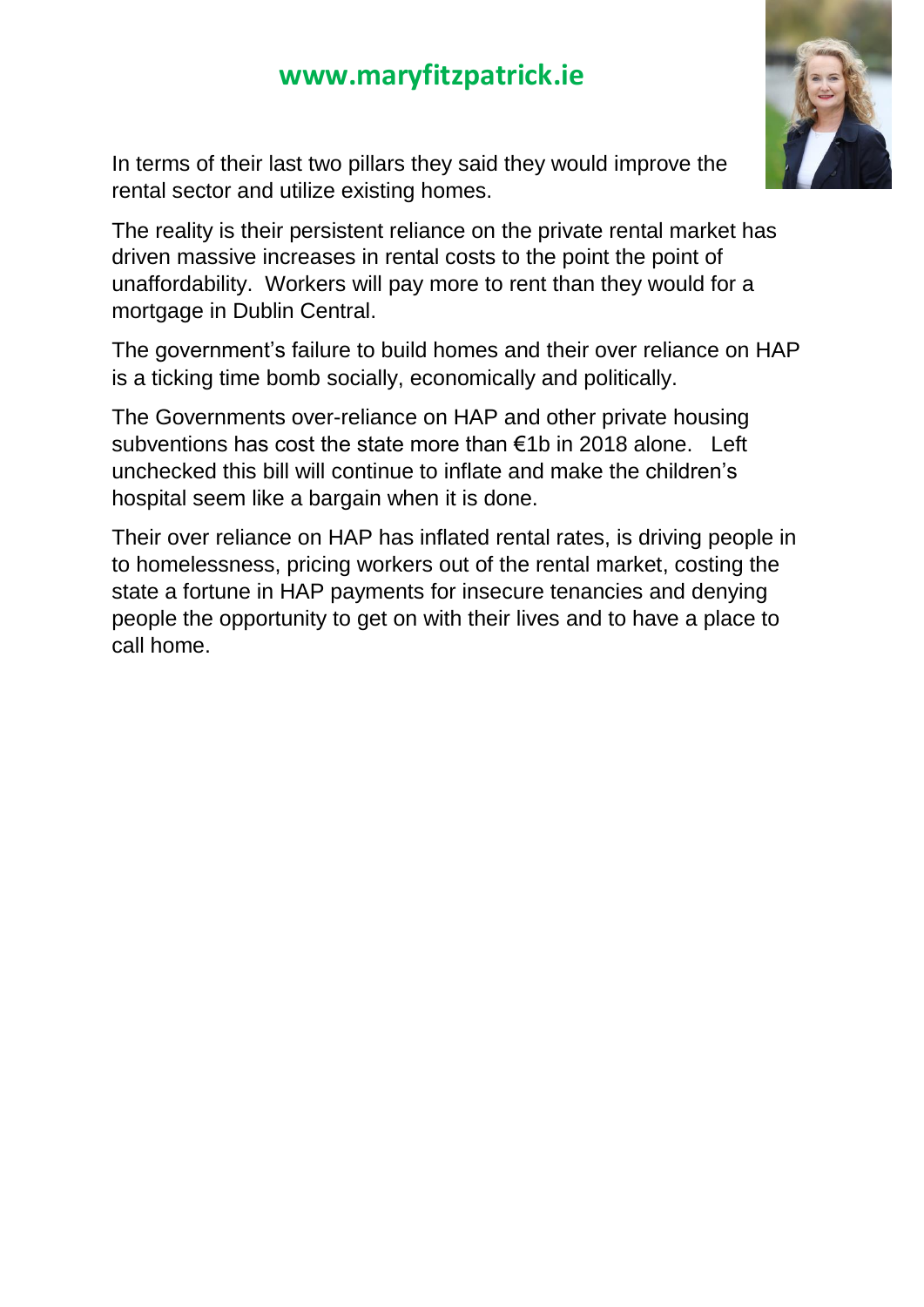

As for their last pillar promise to utilize existing housing stock by introducing a vacant site tax and investing in refurbishment of state-owned housing.

The vacant site tax that came into effect this January is only being applied to 27 sites in Dublin Central and area where the last census recorded more than 4,500 vacant sites….so clearly that pillar is another monumental failure.

In terms of refurbishment of existing housing stock, Dublin Central is littered with boarded-up city council units in prime urban locations like Constitution hill, Dorset Street, Summerhill and Cabra. These and other state-owned properties in Dublin Central have the potential to provide homes for 1,000s of people but eight years on from Fine Gael entering government far too many of them remain boarded-up and derelict.

A Caire, the bottom line is. In each of the five pillars of their "action plant on housing" Fine Geal has utterly failed to address homelessness and build new homes in Dublin Central.

Dublin Central is a constituency at the heart of our capital city, the birth place of our democratic republic, with acres of state owned and serviced lands, represented in Dáil Eireann by the Government's most senior Minister, Minister for Finance and Public Expenditure.

A constituency directly adjacent to the Taoiseach's own constituency and one which he must pass through every day on his way to Leinster house.

Yet it is a constituency where young people growing up to day have no hope, if Fine Gael continue in Government, of ever having their own home in Dublin Central.

I do not know any other constituency in the country where there are 100s of acres of prime state owned urban land, zoned and serviced for housing with the capacity for 1,000s of homes that would put up with being denied by their own Government the opportunity to have a home in their own community?

Where families are forced to live in overpriced, overcrowded and insecure tenancies while Government policy drives the delivery of luxury Air BnBs.